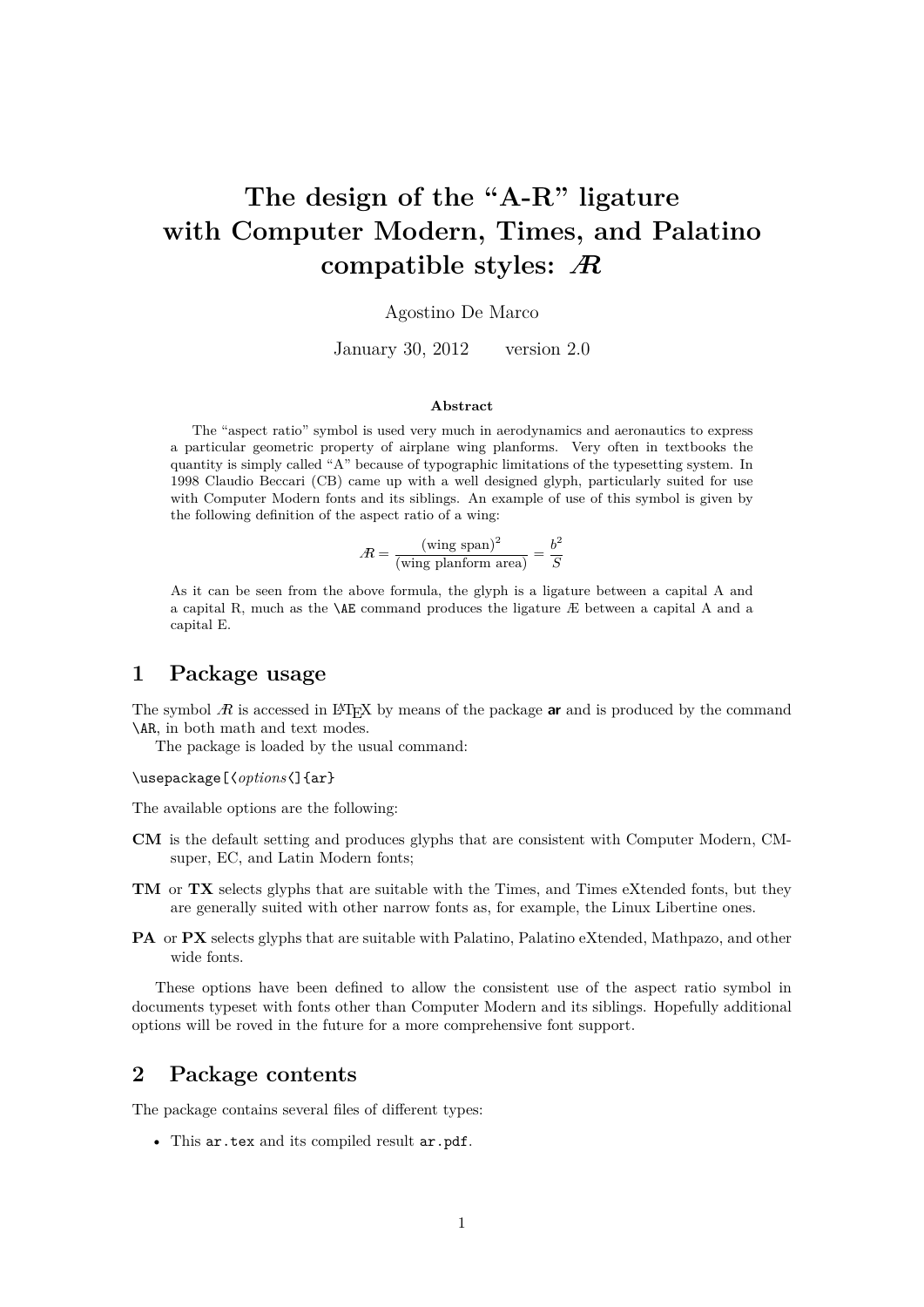- The METAFONT source files ar〈*size*〈.mf in order to produce the bitmapped fonts, in case the user wanted to typeset a document in DVI format and wanted to preview it with a DVI viewer. The 〈*size*〈 ranges from 5 to 12, in the usual sequence as any other math font in the T<sub>EX</sub> system.
- The METAFONT source files for sans serif medium and bold fonts in 10pt size and the only source file for the typewriter monospaced version of the font in 10 pt size.
- The metric files \*.tfm for both the bitmapped and vector fonts.
- The vector font files for the Computer Modern version, ar〈*series*〈〈*size*〈.pfb includiong the single 10pt size sans serif and typewriter style fonts, and the vector font files for the Times and Palatino variants, amar〈*series*〈i.pfb and apar〈*series*〈i.pfb. The metaseries is either empty or equal to 'b', for medium and bold series respectively.
- The  $ar.$  sty extension file through which the suitable settings are made and the  $R$  symbol made available to the user.
- The aspectratio.map file necessary to configure your system for having the vector typesetting engines access the vector fonts.

# **3 Installing the package and the fonts**

If the whole package is not already installed by your T<sub>EX</sub> system distribution, we suggest to create an AspectRatio folder under these branches of your personal (for individual usage) or local (for machine wide usage) TEXMF tree<sup>1</sup>:

- .../doc/latex/AspectRatio/: move this filear.pdf file to this folder;
- .../source/latex/AspectRatio/: move the corresponding ar.tex file to this folder;
- .../tex/latex/AspectRatio/: move the ar.sty to this folder;
- .../fonts/source/public/AspectRatio/: move all the \*.mf files to this folder;
- .../fonts/tfm/public/AspectRatio/: move all the \*.tfm files to this folder;
- .../fonts/type1/public/AspectRatio/: move all the \*.,pub files to this folder;
- .../fonts/map/AspectRatio/: move all the \*.map files to this folder.

If your TeX distribution requires it, refresh the file name database according to the procedure described in your system guide.

In order to use the Type 1 fonts, you must follow the instructions that came with your T<sub>E</sub>X system distribution; the idea with all distributions is to let the configuration file updmap.cfg know about the new map file; you have to execute a T<sub>E</sub>X system command in order to regenerate the map file suitable for the pdftex, dvips, and dvipdfm programs; after the operation is completed the LATEX engine will use the bitmapped fonts in the DVI output file, while the other vector font oriented engines will use the vector fonts in Type 1 format.

## **4 Author guide**

The symbol  $\mathcal{R}$ , as a means for indicating the aspect ratio, is meaningful only in mathematics, so that only the "italic" shape makes sense. As an isolated symbol the  $R$  ligature might be used also in text mode outside a math expression.

Keeping in mind that only the "italic" shape is available, with the Computer Modern and the Times or Palatino variants, the ligature produced by \AR is sensitive to the text series declarations or commands. In math mode the bold symbol is available only through the explicit command \ARb.

<sup>&</sup>lt;sup>1</sup>Here we use the UNIX folder separator /; change / with  $\setminus$  on Windows platforms. Moreover we do not specify the full path from the disk root, but we show only the end branches preceded by an ellipsis.